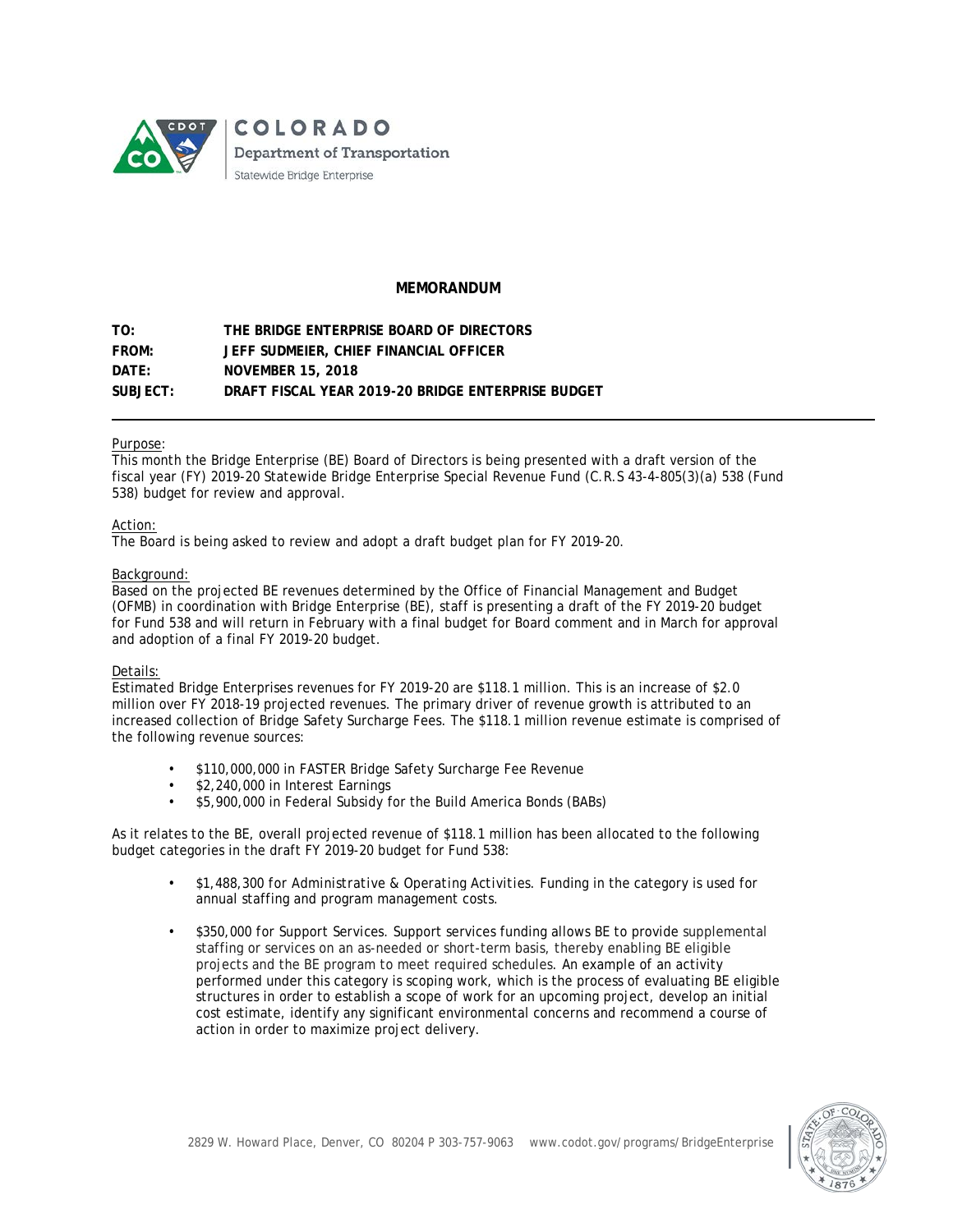*\$450,000 for Routine Maintenance for BE Structures*. BE is responsible for paying CDOT to perform routine maintenance of all BE bridges on its behalf. Major activities include, snow removal, sweeping and trash removal.

- *\$0 for Bridge Preservation.* In FY 2012-13 a Memorandum of Understanding (MOU) was executed between BE and CDOT to initiate a Pilot Bridge Enterprise Preservation Program. Per the MOU, BE would be budgeting \$100,000 for exploring preservation techniques on BE bridges. Currently, BE has a prior year bridge preservation budget balance available to use and will not be allocating any additional funding in FY 2019-20. BE is using these funds to participate in a parolee preventative maintenance program with CDOT maintenance and has additional funds available should the program be expanded in FY 2019-20.
- *\$18,234,000 for 2010 A Bond Debt Service*. Important to note, while the annual federal transfer of obligation authority from CDOT is still suspended for FY 2019-20 and no additional FHWA Limitation will be obligated during FY 2019-20, BE will still be able to seek federal reimbursement for the participating share of the debt service from its existing Obligation balance remaining from prior years.
- *\$97,617,700 Bridge Enterprise Construction Program.* This funding will be used to program projects based on the BE Four-Year Plan and Statewide Transportation Improvement Plan (STIP). Requests for funding of individual BE projects will be brought before the Board via the monthly budget supplement process.

Details regarding individual line items that roll up to each category are outlined in Attachment A: FY 2019-20 Draft Bridge Enterprise Budget.

## Options and Recommendations:

- 1. Review and approve the BE FY 2019-20 draft budget- **STAFF RECOMMENDATION**
- 2. Review and approve the BE FY 2019-20 draft budget with requested changes.
- 3. Do not approve.

## Next Steps:

In the next several months, OFMB and BE program staff will be finalizing the FY 2019-20 Bridge Enterprise budget for Fund 538, including finalizing FY 2019-20 revenue projections and will return to the Board in February with a final budget for Board comment and in March for approval and adoption of a final budget.

## Attachment:

Attachment A: Fiscal Year 2019-20 Draft Bridge Enterprise Draft Budget Fund 538.

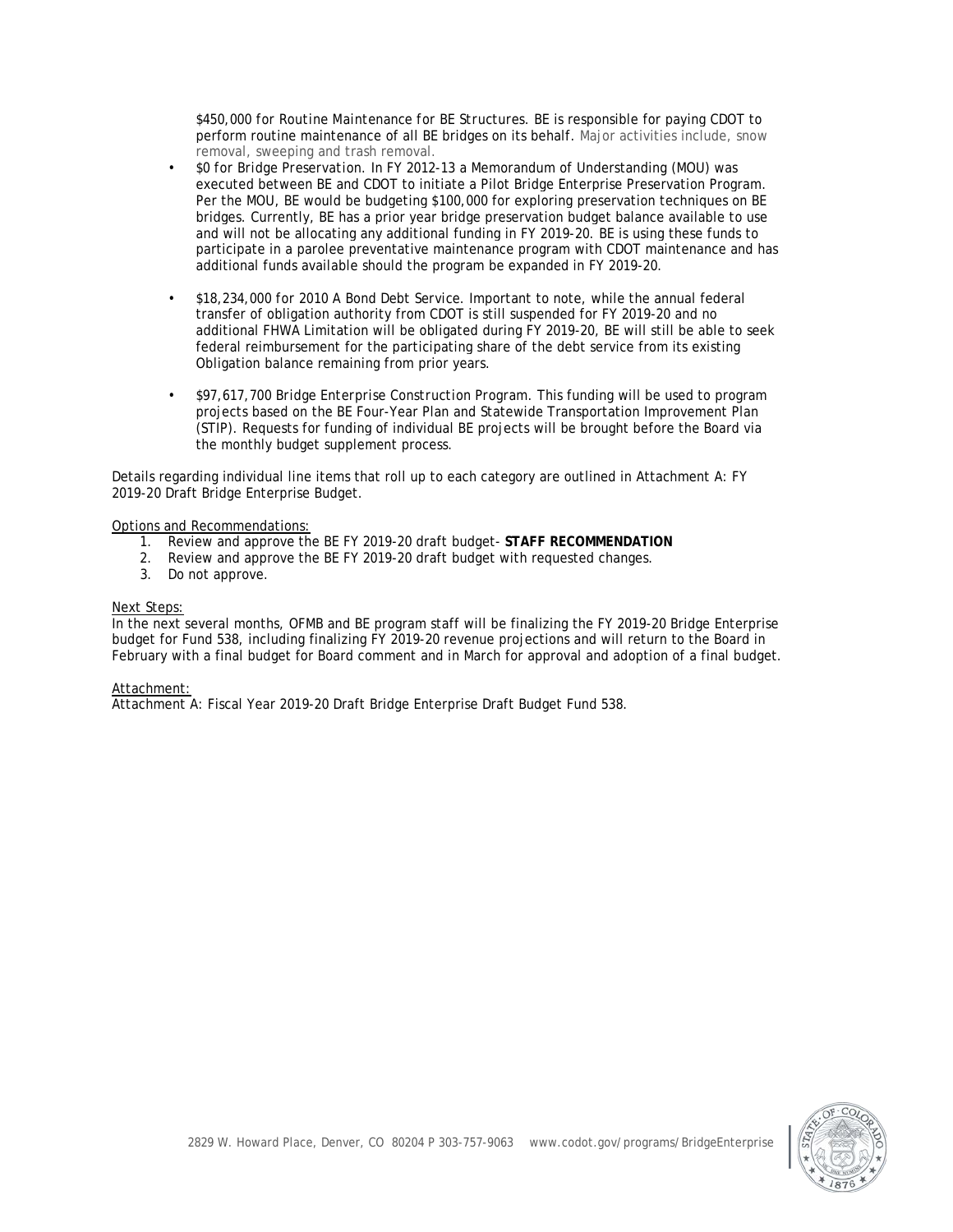## **Resolution #BE-18-11-06**

Adoption of the Fiscal Year 2019-20 Draft Budget for the Statewide Bridge Enterprise **Special Revenue Fund 538** 

# Approved by the Bridge Enterprise on November 15, 2018.

**WHEREAS, the Colorado General Assembly created the Colorado Bridge Enterprise (CBE)** in C.R.S. 43-4-805 as a government-owned business within CDOT for the business purpose of financing, repairing, reconstructing, and replacing Designated Bridges, defined in C.R.S. 43-4-803(10) as those bridges identified as structurally deficient or functionally obsolete and rated poor; and

**WHEREAS, Section 43-4-805(3)(a), C.R.S., created the Statewide Bridge Enterprise Special** Revenue Fund in the state treasury ("Fund 538") for the Colorado Bridge Enterprise; and

WHEREAS, pursuant to Section 43-4-805(5)(m), C.R.S., the BE Board of Directors (the "Board") is empowered to set and adopt, on an annual basis, a budget for the CBE; and

**WHEREAS, for Fiscal Year 2019-20, the Colorado Bridge Enterprise presents a \$118.1** million draft budget for approval by the Board.

**NOW THEREFORE BE IT RESOLVED, the Colorado Bridge Enterprise draft budget for** Fiscal Year 2019-20 for Fund 538, attached hereto as Exhibit A, is hereby approved and adopted by the Board.

Nerma J. Stocking IIF

Herman Stockinger, Secretary **Bridge Enterprise Board of Directors** 

 $11 - 15 - 18$ 

Date